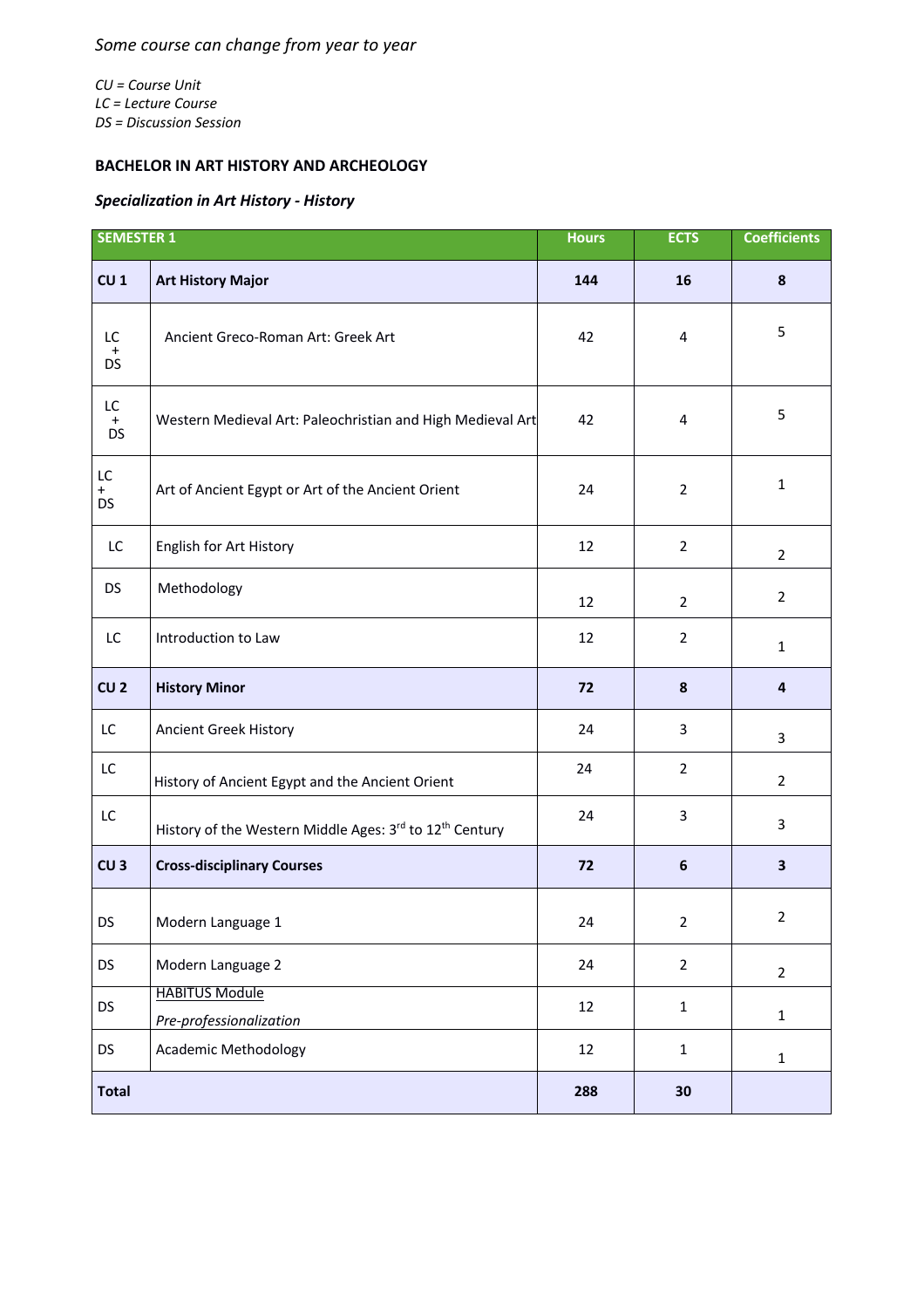| <b>SEMESTER 2</b>      |                                                                                                   | <b>Hours</b> | <b>ECTS</b>      | <b>Coefficients</b> |
|------------------------|---------------------------------------------------------------------------------------------------|--------------|------------------|---------------------|
| CU <sub>1</sub>        | <b>Art History Major</b>                                                                          | 144          | 16               | 8                   |
| LC<br>$+$<br><b>DS</b> | Art from the 15 <sup>th</sup> to the 18 <sup>th</sup> Century: Art of the Renaissance             | 42           | 4                | 5                   |
| LC<br>$+$<br><b>DS</b> | Art from the 19 <sup>th</sup> to the 21 <sup>st</sup> Century: From Neoclassicism to<br>the 1860s | 42           | 4                | 5                   |
| LC<br>$+$<br><b>DS</b> | Asian Art 1 or Art of Africa and Oceania                                                          | 24           | $\overline{2}$   | $\overline{2}$      |
| LC                     | English for Art History                                                                           | 12           | $\overline{2}$   | $\overline{2}$      |
| <b>DS</b>              | Methodology                                                                                       | 12           | $\overline{2}$   | $\overline{2}$      |
| LC                     | Introduction to Law                                                                               | 12           | $\overline{2}$   | $\mathbf{1}$        |
| CU <sub>2</sub>        | <b>History Minor</b>                                                                              | 72           | 8                | 4                   |
| LC                     | History of the Renaissance                                                                        | 24           | 3                | 3                   |
| LC                     | Modern History: From the Revolution to 1914                                                       | 24           | 3                | 3                   |
| LC                     | History of China or History of Africa and Oceania                                                 | 24           | $\overline{2}$   | $\overline{2}$      |
| CU <sub>3</sub>        | <b>Cross-disciplinary Courses</b>                                                                 | 72           | $\boldsymbol{6}$ | 3                   |
| <b>DS</b>              | Modern Language 1                                                                                 | 24           | $\overline{2}$   | $\overline{2}$      |
| DS                     | Modern Language 2                                                                                 | 24           | $\overline{2}$   | $\overline{2}$      |
| <b>DS</b>              | <b>Habitus Module</b>                                                                             | 12           | $\mathbf 1$      | $\mathbf 1$         |
|                        | Pre-professionalization Module                                                                    |              |                  |                     |
| LC                     | <b>Grand Cours ICP</b>                                                                            | 12           | $\mathbf 1$      | $\mathbf{1}$        |
| <b>Total</b>           |                                                                                                   | 288          | 30               |                     |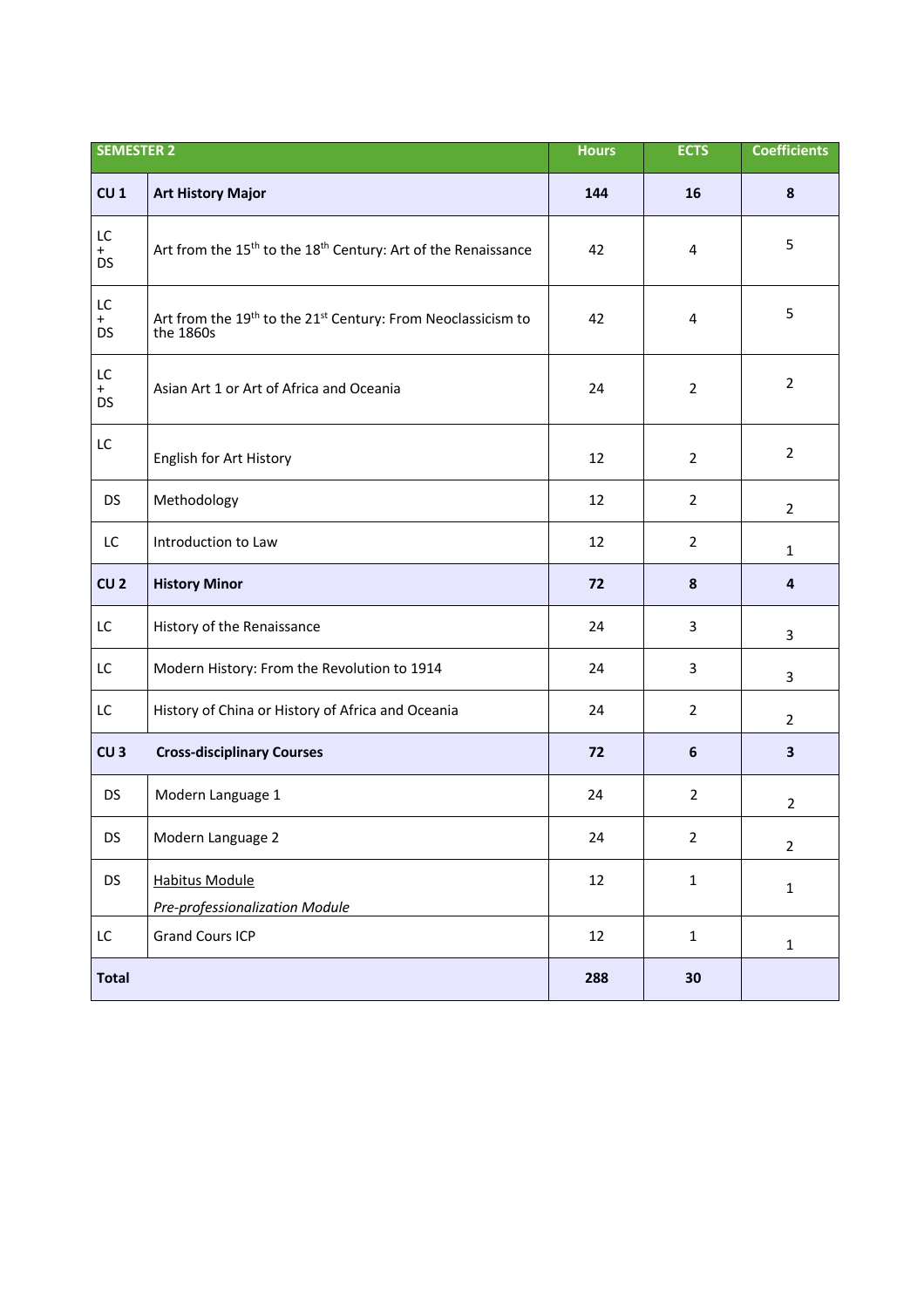| <b>SEMESTER 3</b>                 |                                                                                  | <b>Hours</b> | <b>ECTS</b>    | <b>Coefficients</b> |
|-----------------------------------|----------------------------------------------------------------------------------|--------------|----------------|---------------------|
| CU <sub>1</sub>                   | <b>Art History Major</b>                                                         | 144          | 16             | 8                   |
| LC<br>$+$<br><b>DS</b>            | Ancient Greco-Roman Art: Roman Art                                               | 42           | 4              | 5                   |
| ${\sf LC}$<br>$^{+}$<br><b>DS</b> | Western Medieval Art: Romanesque Art                                             | 42           | 4              | 5                   |
| LC<br>$+$<br>DS                   | Islamic Art or Byzantine Art                                                     | 24           | $\overline{2}$ | $\overline{2}$      |
| LC                                | English for Art History                                                          | 12           | $\overline{2}$ | $\mathbf{1}$        |
| <b>DS</b>                         | Methodology                                                                      | 12           | $\overline{2}$ | $\overline{2}$      |
| LC                                | Introduction to Law                                                              | 12           | $\overline{2}$ | $\overline{2}$      |
| CU <sub>2</sub>                   | <b>History Minor</b>                                                             | 72           | 8              | $\overline{4}$      |
| LC                                | History of the Roman Republic and Empire                                         | 24           | 3              | 3                   |
| LC                                | History of the Western Middle Ages: 12 <sup>th</sup> to 15 <sup>th</sup> Century | 24           | 3              | 3                   |
| LC                                | History of the Medieval Orient                                                   | 24           | $\overline{2}$ | $\overline{2}$      |
| <b>UE3</b>                        | <b>Cross-disciplinary Courses</b>                                                | 72           | 6              | 3                   |
| <b>DS</b>                         | Modern Language 1                                                                | 24           | $\overline{2}$ | $\overline{2}$      |
| DS                                | Modern Language 2 or Strengthening Language 1                                    | 24           | $\overline{2}$ | $\mathcal{P}$       |
| DS                                | <b>HABITUS Module</b><br>Pre-professionalization                                 | 12           | $\mathbf{1}$   | $\mathbf 1$         |
| <b>DS</b>                         | <b>Academic Methodology</b>                                                      | 12           | $\mathbf{1}$   | $\mathbf 1$         |
| <b>Total</b>                      |                                                                                  | 288          | 30             |                     |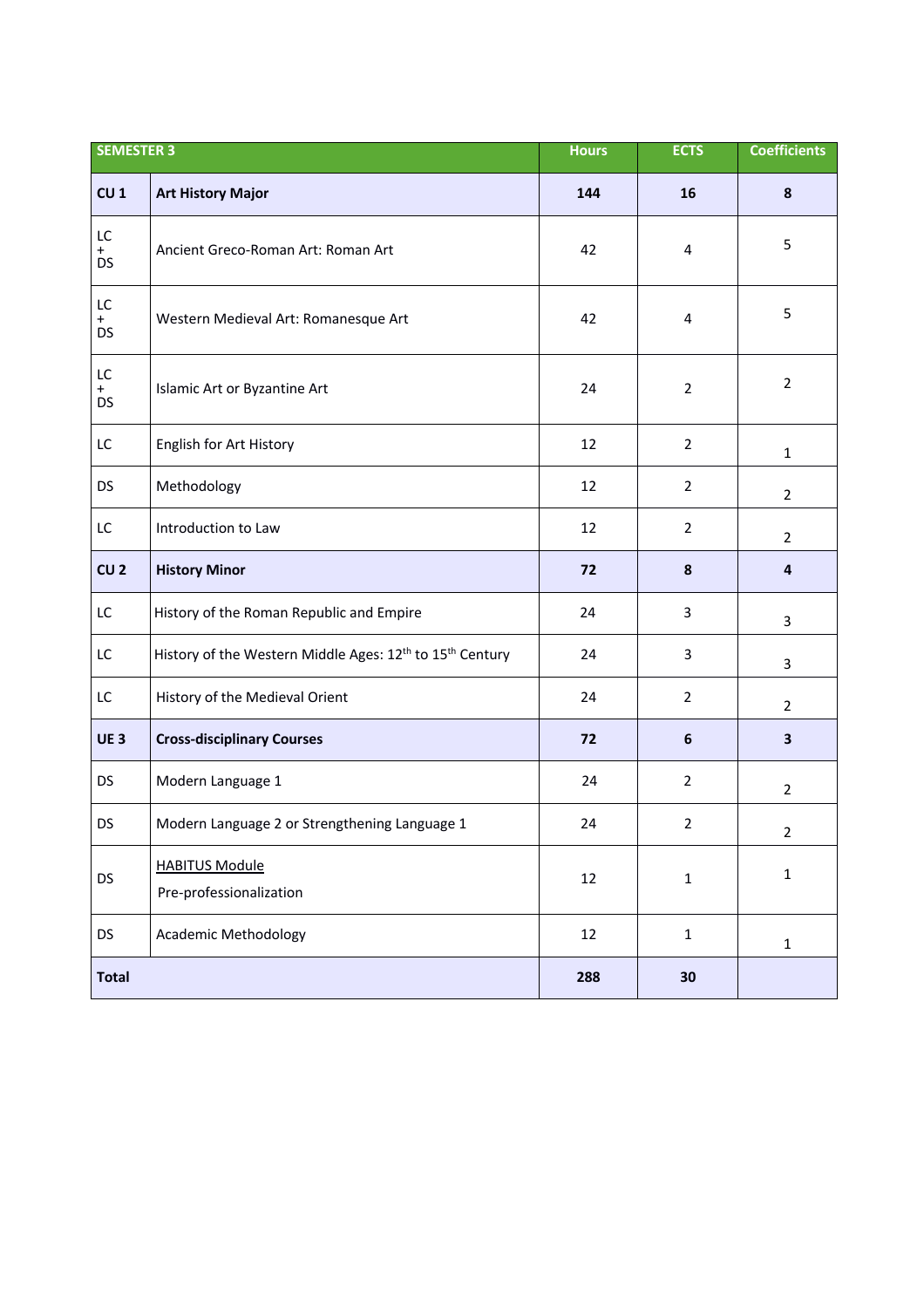| <b>SEMESTER 4</b>      |                                                                                         | <b>Hours</b> | <b>ECTS</b>    | <b>Coefficients</b> |
|------------------------|-----------------------------------------------------------------------------------------|--------------|----------------|---------------------|
| <b>UE1</b>             | <b>Art History Major</b>                                                                | 144          | 16             | $\pmb{8}$           |
| LC<br>$+$<br><b>DS</b> | Art from the 15 <sup>th</sup> to the 18 <sup>th</sup> Century: 17 <sup>th</sup> Century | 42           | 4              | 5                   |
| LC<br>$+$<br><b>DS</b> | Art from the 19th to the 21st Century: 1860s to the Avant-<br>garde                     | 42           | 4              | 5                   |
| LC<br>$+$<br><b>DS</b> | Asian Art 2 (Indian Art) or Pre-Columbian Art                                           | 24           | $\overline{2}$ | $\mathbf{1}$        |
| LC                     | English for Art History                                                                 | 12           | $\overline{2}$ | $\overline{2}$      |
| <b>DS</b>              | Methodology                                                                             | 12           | $\overline{2}$ | $\overline{2}$      |
| LC                     | Law and Culture                                                                         | 12           | $\overline{2}$ | $\mathbf{1}$        |
| <b>UE2</b>             | <b>History Minor</b>                                                                    | 72           | 8              | $\overline{4}$      |
| LC                     | History of the Early Modern World: 17 <sup>th</sup> and 18 <sup>th</sup> Century        | 24           | 3              | 3                   |
| LC                     | Modern History: 1914 to the Present                                                     | 24           | 3              | $\overline{3}$      |
| LC                     | History of India or Pre-Columbian History                                               | 24           | $\overline{2}$ | $\overline{2}$      |
| <b>UE3</b>             | <b>Cross-disciplinary Courses</b>                                                       | 72           | 6              | $\mathbf{3}$        |
| <b>DS</b>              | Modern Language 1                                                                       | 24           | $\overline{2}$ | $\overline{2}$      |
| <b>DS</b>              | Modern Language 2 or Strengthening Language 1                                           | 24           | $\overline{2}$ | $\overline{2}$      |
| <b>DS</b>              | Module HABITUS<br>Pre-professionalization                                               | 12           | $\mathbf 1$    | $\mathbf 1$         |
| LC                     | <b>Grand Cours ICP</b>                                                                  | 12           | $\mathbf{1}$   | $\mathbf{1}$        |
| <b>Total</b>           |                                                                                         | 288          | 30             |                     |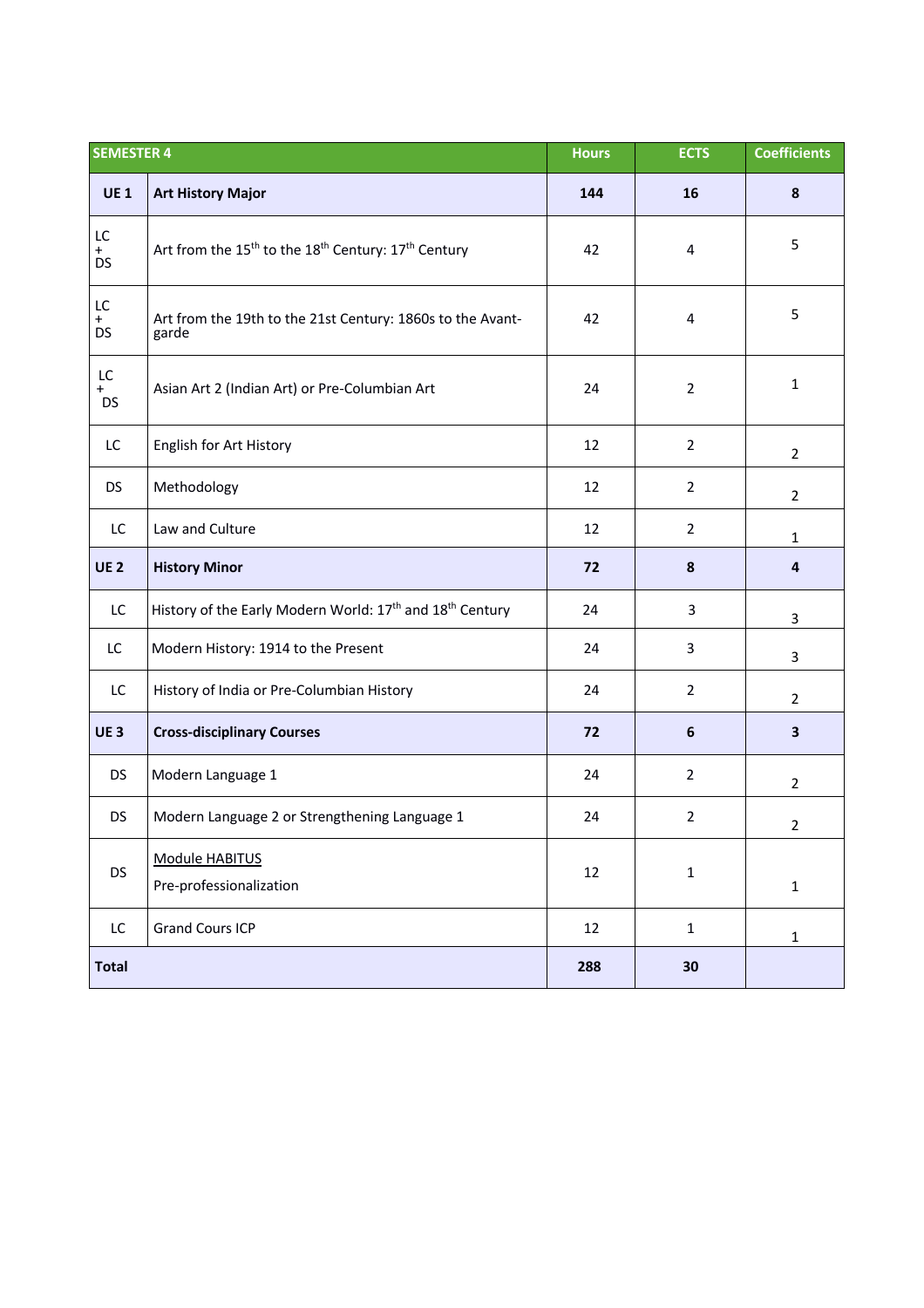| <b>SEMESTER 5</b>      |                                                                                         | <b>Hours</b> | <b>ECTS</b>    | <b>Coefficients</b> |
|------------------------|-----------------------------------------------------------------------------------------|--------------|----------------|---------------------|
| CU <sub>1</sub>        | <b>Art History Major</b>                                                                | 132          | 12             | 8                   |
| LC<br>$+$<br><b>DS</b> | Ancient Greco-Roman Art: Art of the Hellenistic and Western<br>Orient                   | 42           | 4              | 5                   |
| LC<br>$+$<br><b>DS</b> | Western Medieval Art: Gothic Art                                                        | 42           | 4              | 5                   |
| LC                     | History of the Museum                                                                   | 12           | $\overline{2}$ | $\mathbf{1}$        |
| LC                     | Philosophy of Art                                                                       | 12           | $\overline{2}$ | $\mathbf{1}$        |
| LC                     | Literary and Artistic Property Law                                                      | 12           | $\overline{2}$ | $\mathbf{1}$        |
| LC                     | English for Art History                                                                 | 12           | $\overline{2}$ | $\mathbf{1}$        |
| CU <sub>2</sub>        | Specialization in Conservation and Research                                             | 72           | 8              | 4                   |
| LC                     | Introduction to Research: Art from the 15 <sup>th</sup> to the 18 <sup>th</sup> Century | 18           | $\overline{2}$ | $\mathbf{1}$        |
| LC                     | Introduction to Research: Art from the 19th to the 21st Century                         | 18           | $\overline{2}$ | $\mathbf{1}$        |
| LC                     | History and Management of Collections and Exhibitions                                   | 18           | $\overline{2}$ | $\mathbf{1}$        |
| LC                     | Introduction to Artistic Techniques                                                     | 18           | $\overline{2}$ | 1                   |
| CU <sub>3</sub>        | <b>Cross-disciplinary Courses</b>                                                       | 72           | 6              | 3                   |
| <b>DS</b>              | Modern Language 1                                                                       | 24           | $\overline{2}$ | $\mathcal{P}$       |
| <b>DS</b>              | Modern Language 2 or Strengthening Language 1                                           | 24           | $\overline{2}$ | $\overline{2}$      |
| <b>DS</b>              | <b>HABITUS Module</b>                                                                   | 12           | $\mathbf{1}$   | $\mathbf{1}$        |
| <b>DS</b>              | <b>Academic Methodology</b>                                                             | 12           | $\mathbf{1}$   | $\mathbf{1}$        |
| <b>Total</b>           |                                                                                         | 276          | 30             |                     |